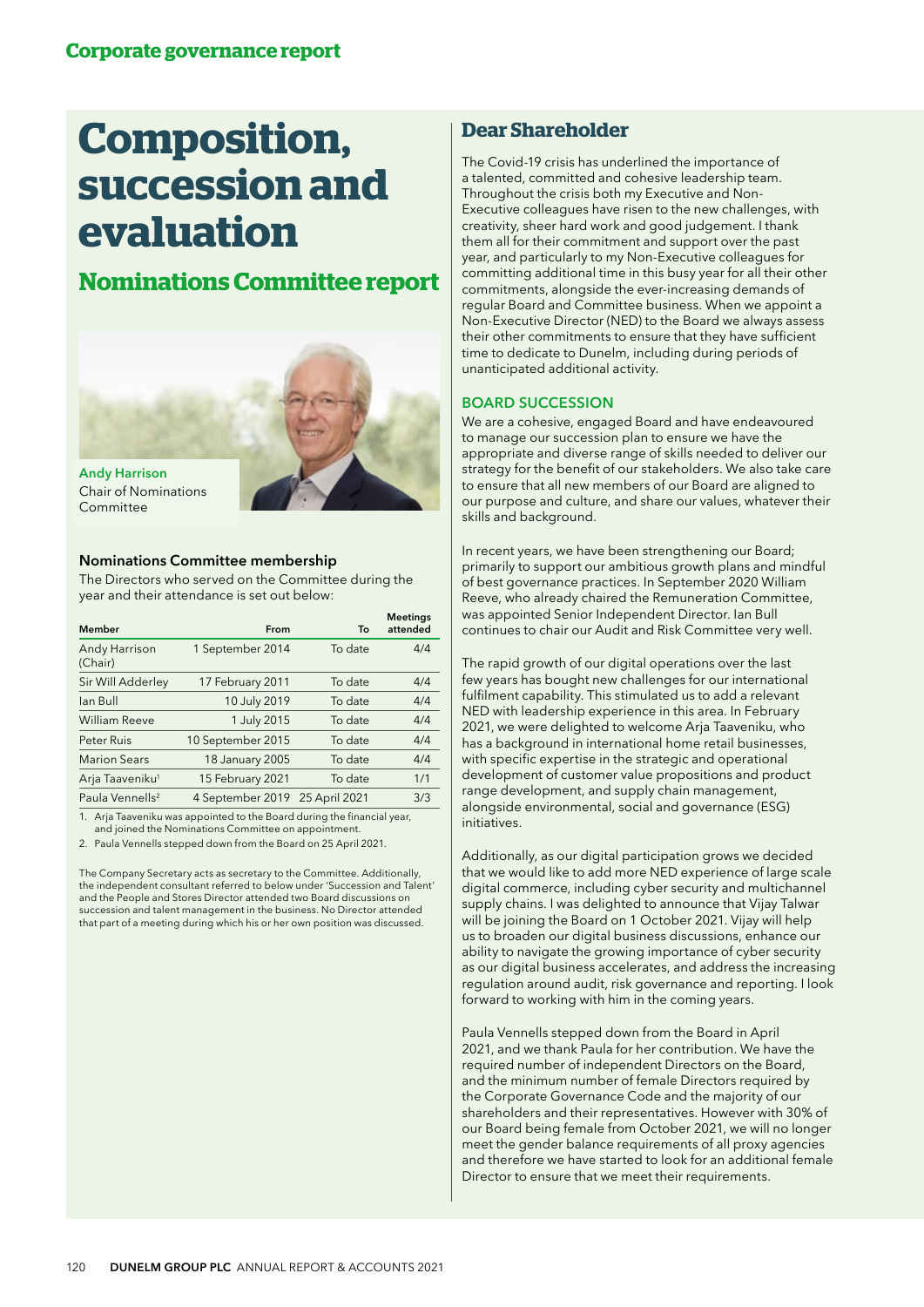# 66

# **The quality of our leadership team has never been more important. We continue to balance required skills and experience, build individual calibre, and enhance teamwork."**

The importance of carefully planned succession applies equally to the role of Chair. My term as Chairman is due to end by September 2023, and we have started the process to identify my successor, led by William Reeve, our Senior Independent Director. We are at the early stages of this process, allowing sufficient time for a seamless transition. Dunelm remains my first priority and my timing is flexible to suit the wishes of the Board.

# DIVERSITY AND INCLUSION

We fully support diversity and inclusion in all its dimensions as an important contribution to high quality decision-making and innovative thinking. In the past year, the Board and Executive Board have significantly increased our focus on this, developing and rolling out a full programme across the business under the theme 'This is Me'. Further details are in the Sustainability section on page 68 and page 128. At the Board level we have received stimulating presentations from a number of speakers on a range of topics, which have built our awareness and understanding of how our business can take active steps to promote diversity and inclusion, see page 128. When making our Board appointments our policy is that our Board should always be of mixed gender, and in all recent appointments we have requested that a range of candidates from diverse social and ethnic backgrounds be brought forward for consideration. Further details are in our report on page 129.

# SUCCESSION AND TALENT

As I mention above, having a talented and cohesive leadership team is a key capability for our business, and this year the Committee has overseen a step change in our focus on succession and talent management. With the support of a specialist external consultant, we have built a tailored structure that is being rolled out throughout the business and which is being well received. Our investment in this process and our diversity and inclusion programme will ensure that we have the capabilities that we need to deliver our growth ambitions.

# BOARD EFFECTIVENESS

This year we held an internal Board review, as usual focused on increasing the Board's effectiveness for the future, as we accelerate our growth strategy and develop our stakeholder relationships. The review concluded that the Board is performing effectively, capturing new ways of working during the pandemic. As always, we challenge ourselves to continue to improve, and the actions which we have agreed are set out on page 127.

I look forward to meeting shareholders at the AGM.

Yours faithfully,

#### Andy Harrison

Chair of the Nominations Committee 8 September 2021

### SUMMARY OF THE NOMINATIONS COMMIT TEE'S PRINCIPAL ACTIVITIES

- Appointment of Arja Taaveniku as an Independent Non-Executive Director.
- Appointment of William Reeve as Senior Independent Director.
- Welcomed our newest Board member Arja into the business through a comprehensive induction programme, co-ordinated by the Company Secretary.
- Announced the appointment of Vijay Talwar, who can bring experience of large scale digital commerce.
- Commenced the search for an additional female NED.
- Prepared specification for Chair succession in September 2023.
- Played an active role in the increased focus on succession and talent management throughout the business.
- Oversight of the Board and the Group's 'This is Me' programme to increase inclusion and diversity of gender, ethnicity, background, thought and skills throughout the business.
- Oversight of Annual Board review to ensure that the Board is working as effectively as possible.
- Ongoing review of the Board's composition, to ensure it follows best practice and meets the strategic needs of the business, taking into account the main trends and factors affecting the long-term success and future viability of the Company.

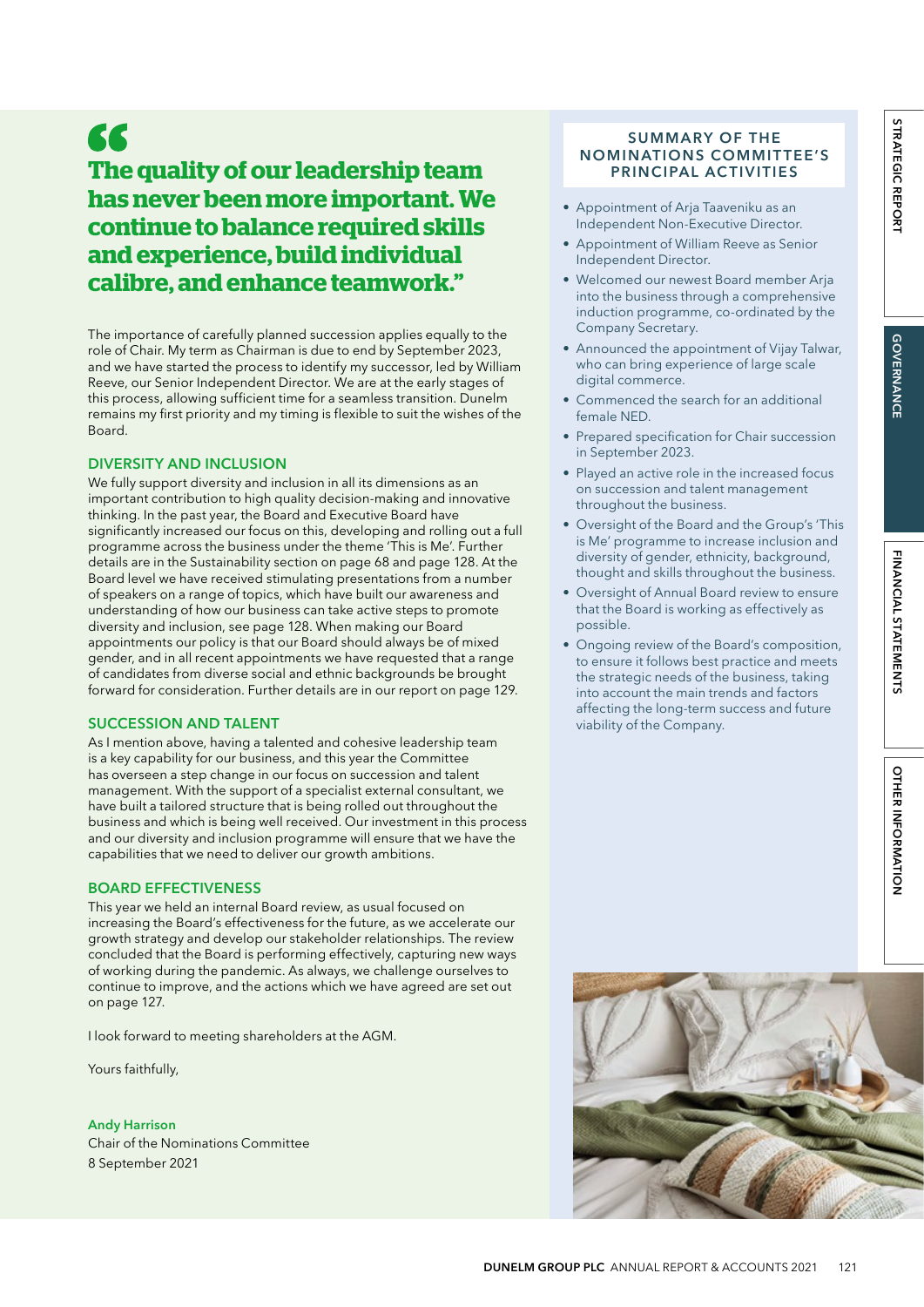# **Composition, succession and evaluation continued**

### OUR NOMINATIONS COMMITTEE'S ACTIVITIES IN MORE DETAIL FY21

The following pages provide details of the role of the Nominations Committee and the work it has undertaken during the year.

### PRINCIPAL DUTIES

The purpose of our Nominations Committee is: to assist the Board by keeping the composition of the Board under review; to conduct a rigorous and transparent process against objective criteria – with due regard for the benefits of the Board's diversity – when new appointments to the Board are made; to oversee the succession plans for the Board and senior management; and to ensure that there are processes in place to secure a diverse pipeline of potential candidates for succession to key management positions and to the Board. The full terms of reference for the Committee can be found on the Company's website, corporate.dunelm.com. These terms were last reviewed by the Committee in June 2020.

### BOARD CHANGES IN FY21

Last year I described how we were continuing to search for an additional Non-Executive Director (NED), to enhance the digital skills on the Board and to support the development of our strategy, and promote diversity of thought. In October 2020 we reviewed the specification in the light of the current and future needs of the business, and agreed that the remit should be widened to include international supply chain experience in a multichannel environment. Consideration would also be given to the Committee's desire to increase ethnic and other diversity on the Board.

In the light of this, we recommended to the Board that Arja Taaveniku be appointed as an Independent Non-Executive Director on 15 February 2021. Arja is an experienced business leader, having spent over 30 years in leadership positions with a number of international retail organisations including Ikea Group, Ikano Group (an international franchisee of Ikea which also develops, owns and manages companies in consumer banking, insurance, residential and shopping centres), and Kingfisher plc. Details of the process followed for Arja's appointment and her induction are set out on page 124.

Additionally, we identified a need for a further NED with experience in digital businesses, including digital risk management and to meet the increasing regulatory requirements of an Audit and Risk Committee member – financial expertise and a deeper ability to understand cyber risk. On 14 July 2021 we announced the appointment of Vijay Talwar to the Board, with effect from 1 October 2021.

Vijay brings excellent and highly relevant business leadership experience with international consumer brands, and has been at the centre of driving multichannel digital transformation at Foot Locker, Inc., where he is currently Executive Vice President and Chief Executive of Europe, Middle East and Africa, having held previous responsibilities for global digital development. Vijay is a Certified Public Accountant and holds an MBA from the University of Chicago. His international background and experience will also bring a different dimension to our Board discussions and I look forward to working with him.

### Ongoing activity

Following the decision of Paula Vennells to step down from the Board in April 2021 and Vijay's appointment, we have a vacancy for a female Director to ensure that we meet all external best practice requirements of gender balance. We thank Paula for her contribution to our Board and have started to look for an additional female Non-Executive Director.

As I mentioned in my report last year, on 10 September 2020 William Reeve was appointed Senior Independent Director. As well as conducting the evaluation of my own performance, William has started the process to appoint my successor by September 2023. Although this is two years away, as with all appointments we take great care, and the Board Chair is a particularly important appointment. Ideally we would like the successful candidate to serve some months on the Board before becoming Chair, to enable them to get to know the Board and business, and build relationships with key stakeholders.

# Overview of FY21 and future Board succession planning

| <b>Actions/rationale</b>                                                                                                                                                                                        | <b>Notes</b>                                                                                                                                         | <b>Timings</b>                                                     |  |
|-----------------------------------------------------------------------------------------------------------------------------------------------------------------------------------------------------------------|------------------------------------------------------------------------------------------------------------------------------------------------------|--------------------------------------------------------------------|--|
| NED with international<br>digital and commerce<br>experience                                                                                                                                                    | Arja successfully<br>appointed after a<br>process which<br>started in FY20 and<br>was delayed by<br>Covid-19                                         | Completed                                                          |  |
| Additional female NED to<br>replace Paula Vennells                                                                                                                                                              | New action<br>following Paula<br>stepping down in<br>April 2021 before<br>the end of her term<br>and Vijay joining<br>the Board on<br>1 October 2021 | Ongoing since<br><b>July 2021</b>                                  |  |
| NED with current digital<br>experience, deeper<br>understanding of digital/<br>cyber risk and additional<br>financial expertise<br>specifically to enhance<br>the capability of the Audit<br>and Risk Committee | Original process<br>commenced in<br>FY20 but paused<br>due to the<br>preferred candidate<br>being unavailable<br>and the Covid-19<br>pandemic        | Completed with the<br>appointment of<br>Vijay Talwar               |  |
| Chairman                                                                                                                                                                                                        | Longer-term<br>planning ahead of<br>end of tenure in<br>September 2023                                                                               | Preliminary process<br>started with<br>specialist search<br>agency |  |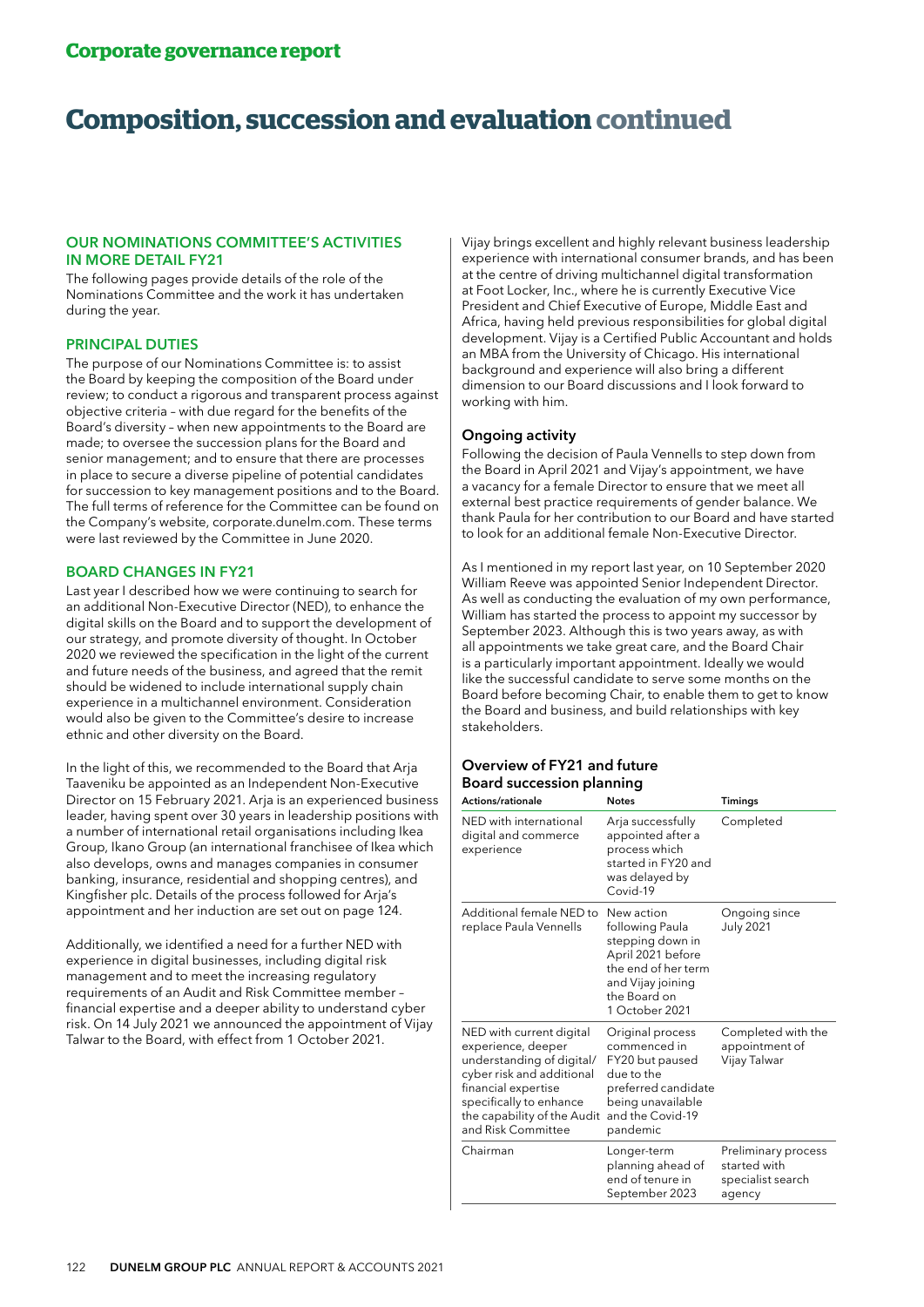Our search process to fill Board vacancies is pragmatic, well-rehearsed, and supports our approach to diversity and inclusion. The Nominations Committee runs the process and makes the final recommendation but it is important to note that any Board appointment is regarded as a 'whole-Board' matter, and no appointment is made without unanimous Board support.

We adopted a similar search process for the recent appointment of both Arja and Vijay which is summarised in the box below. Although Arja was already known to some Board members and not identified through the usual search process, she was considered to be the most appropriate appointment when compared to other candidates put forward by the search consultant or who applied through Nurole.

For the Chair appointment we have appointed an independent search agent but not advertised via the Nurole platform in view of the special requirements of this role.

# BOARD APPOINTMENT PROCESS

For NED appointments and our ongoing succession plans we generally follow this well-rehearsed process, adapting where necessary to account for specific skills required and circumstances.

- Detailed role and person specification drawn up by Nominations Committee.
- Independent external search consultant appointed to conduct the process. Vacancies usually also advertised on the Nurole platform, to open the search to a potentially wider and more diverse range of applicants.
- Equal number of male and female candidates feature on the 'long list' as standard practice. Search consultant also asked to bring forward candidates from a diverse background.
- Initial candidates meet with Chairman and at least one other Board member; short list candidates meet with other Board members.
- Extensive references taken and assessment of candidate's other commitments made to ensure they have sufficient time to dedicate to Board member duties.
- Nominations Committee makes final recommendation, subject to unanimous Board support.

# Our purpose, culture and shared values

Preservation of our culture and shared values – through alignment with our purpose – has always been a Board priority. No appointment is made to the Board unless we are satisfied that the individual is a good cultural fit, is fully aligned to our shared values, and will be an appropriate role model for our colleagues and all of our stakeholders. These considerations also form part of all of our Board succession planning. Further details of our shared values, and how they are aligned to our refreshed purpose and embedded throughout our business, and how the Board monitors these, are set out in the Corporate Governance Report.

# Board induction process

Each new Board Director receives a full and tailored induction, led by the Chairman and the Company Secretary. The Company Secretary provides a full set of relevant documents and access to past Board and Committee papers, as well as a briefing on Directors' duties and responsibilities. Induction meetings are held with all Board members and members of the Executive Board, as well as other senior management and external advisers relevant to that Director's interests and any specific Board responsibilities. For example, Arja Taaveniku met with a number of senior members of the commercial team, as this is one of her particular areas of interest. A programme of site visits is also arranged.

# Board succession

We have always had a formal, long-range plan for how Board membership should develop. This aims to balance continuity of service with a regular refreshment of skills and experience needed to deliver our evolving strategy. In general, and as discussed during our Board evaluation, we aim to maintain a Board of between nine and eleven Directors (current membership is nine), with ideally no more than one new appointee in any year.

We regularly review the balance of skills on the Board as a whole, taking account of the future needs of the business, and the knowledge, experience, length of service and performance of the Directors. In accordance with our Board Diversity and Inclusion Policy, and mindful of the Guidelines set out in the Parker Review that 'all FTSE 250 companies should have a Board member of colour by 2024', we also have regard to the requirement to achieve a diversity of characters, backgrounds and experiences amongst Board members, as well as ethnicity and gender. All Board appointments irrespective of background must satisfy the high standards Dunelm requires. Candidates must have the competence to contribute to wide-ranging debates and cope with the demands of a stretching future focused agenda, and share our values.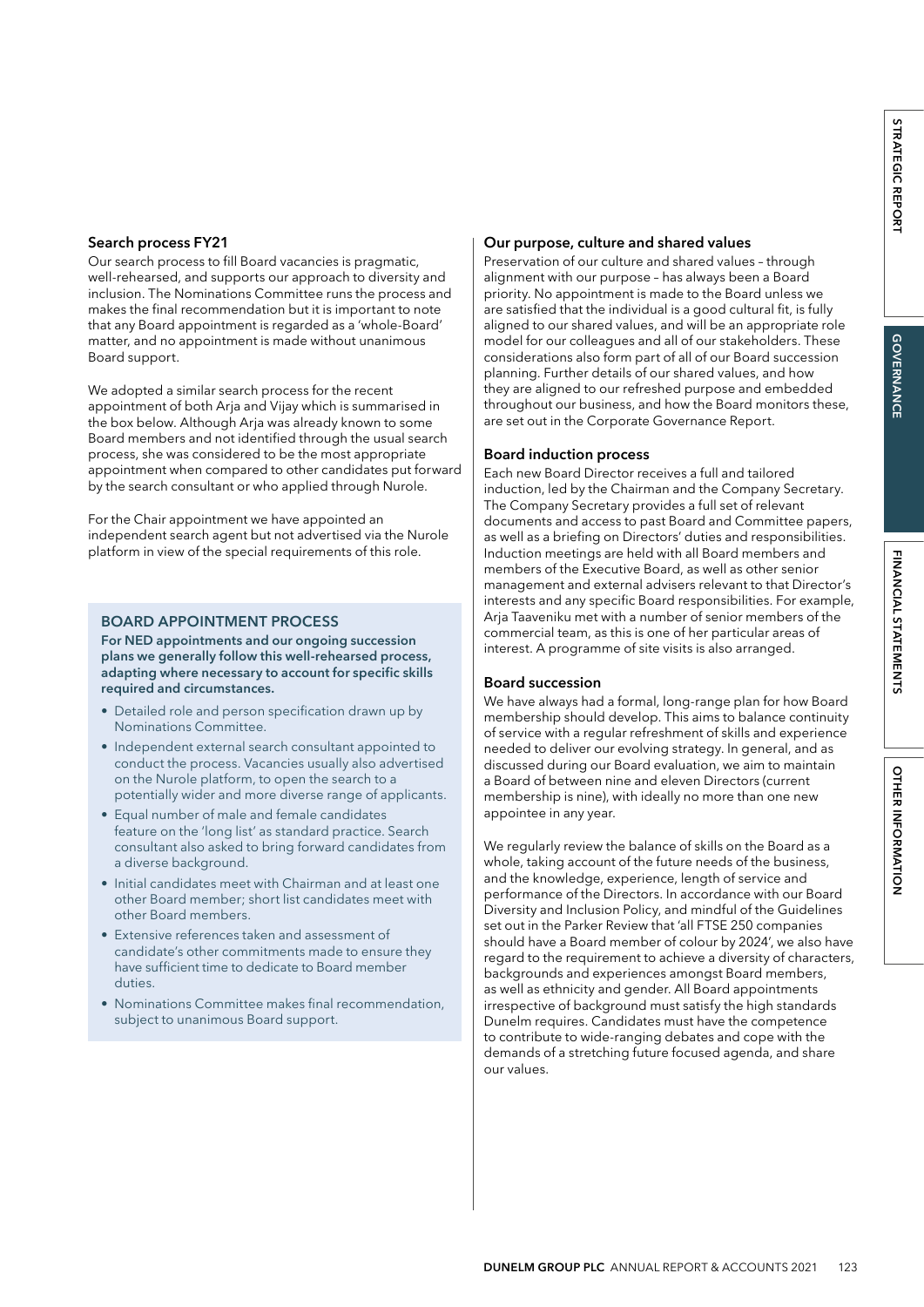# **Composition, succession and evaluation continued**

Arja Taaveniku

# **Non-Executive Director induction**

On joining the Group, Arja was offered a comprehensive induction programme, meeting all of the Board and Executive Board, and other members of senior management across various teams. Following the relaxation of government restrictions, Arja also visited a number of Dunelm stores and reflects on her induction.

Before I formally joined the Board I met with all Board members and Dawn Durrant, the Company Secretary, received a briefing on regulatory matters and my duties as a director of a UK plc, and had access to prior Board papers and other relevant information.

After this, my introduction to Dunelm took place over a number of weeks, totalling more than 25 hours. Guided by Dawn, I met 15 colleagues in online meetings, including the Executive Board and some of their direct reports and spanning a cross-section of teams – People, Finance, Commercial and Retail operations. Before my appointment and in the spring when restrictions were lifted I visited six Dunelm stores in Greenford, Croydon, Collier's Wood, Beckton, Leicester and Truro and personally bought some spring cushions and throws online.

The Dunelm Chairman, Andy, followed up continuously with me to check how my induction was going and to see if there was anything else I needed:

I could not be happier with the induction that was organised for me.

My impression of the Dunelm culture is that it is very straightforward, honest and inclusive. Colleagues speak up and voice their opinion openly, and do not seem to be restricted by their managers. So far I have experienced a business with very few internal politics and a far greater focus on problem-solving and increasing competitiveness.

Dunelm has a great team of colleagues that is future-proofing the Company: they are modernising products, their online proposition and stores and I believe they are well set for growing the business. I look forward to supporting the Dunelm Board through my business development, commercial and buying background, and my experience in developing environmental, social and governance (ESG) practices."

We also take into account the corporate governance guidance on Chairman and Non-Executive Director tenure; for reference their tenure and re-election cycle is summarised in the table on page 129. Our updates on recent and planned Board appointments are described on page 122.

As described above, this year we welcomed one new Independent Non-Executive Director, Arja Taaveniku, to our Board, and one of our Independent Non-Executive Directors stepped down from the Board in the year. We have announced the appointment of Vijay Talwar to join the Board in October 2021, are actively seeking a further Director to improve gender balance on the Board. We have also drawn up a specification for Andy Harrison's successor as Chair, due in September 2023, and appointed an external search consultancy to lead the process. Although this is two years away, as with all appointments we take great care, and the Board Chair is a particularly important appointment. Ideally we would like the successful candidate to serve some months on the Board before becoming Chair, to enable them to get to know the Board and business, and build relationships with key stakeholders.

# Executive Board succession

For some years, the Board has regularly reviewed the composition and succession plans in place for members of the Executive Board and their direct reports. During the past year this has been refreshed as described in the section headed 'Our refreshed approach to succession and talent'. In addition, the CEO discusses with the Non-Executive Directors the performance of individual Executive Board members and any changes that he proposes to make to this team. Whilst this activity does not take place formally within the meetings of the Nominations Committee, it does form part of its work in overseeing Executive Board development and succession process, and the pipeline of talent available for succession to the Board.

Dunelm Board members have regular contact with members of the Executive Board and the wider Dunelm Leadership Team, through formal Board presentations, attendance of the Executive Board at the annual Strategy Days, and in regular visits to stores and other Company sites, when Non-Executive Directors meet members of the Executive Board or Dunelm leadership team on a less formal basis. Each Non-Executive Director also mentors at least one of the members of the Executive Board.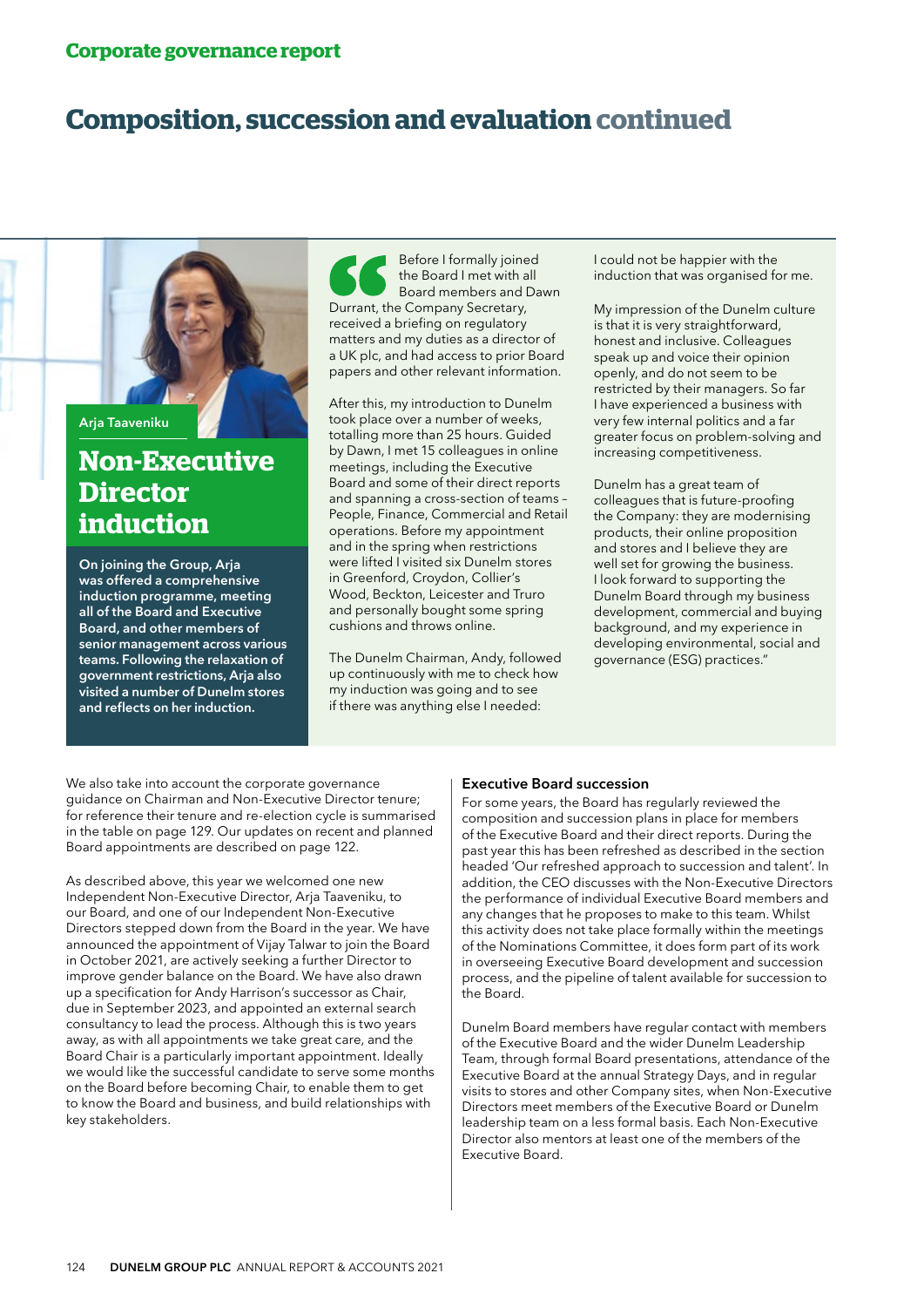# OUR REFRESHED APPROACH TO SUCCESSION AND TALENT

#### Succession and talent management

The Committee is responsible for Board succession planning and monitoring Executive Board succession to ensure that the respective composition of these leadership bodies enables us to embed and deliver our purpose 'To help create the joy of truly feeling at home. Now and for the generations to come'; and that we have the capability to progress our ambitious growth strategy. We maintain a consistent recruitment approach across the business; our Board and Nominations Committee members have oversight of, and follow, Dunelm's People Strategy (see pages 66 to 71) and its management of succession and talent.

One of the actions from our FY20 external Board evaluation was to renew and increase the Board's focus on succession and talent management throughout the business, to ensure that we have a continuing pipeline of colleagues with diverse backgrounds, skills and knowledge that we need to deliver our strategy.

Under the guidance of the Committee, the Board appointed a specialist external consultant to help us develop and deliver a more structured approach. We have identified the following challenges:

- Successful management of succession and talent is needed to deliver transformation and growth as the business transitions to become a leading multichannel retailer.
- Following a planned programme of people and role changes at the Executive Board level, including a number of internal promotions, we need to embed these changes and rebuild the succession pipeline.
- The rapidly evolving external environment and shifts in societal values present both challenges and opportunities for the attraction, retention and development of talent.
- Building a more diverse and inclusive workforce is becoming more critical to our business success.

#### Talent Committee

Under the guidance of the Committee, the Talent Committee comprising Executive Board members was established in September 2020, led by the Chief Executive, Nick Wilkinson, and supported by our external consultant. Its members include the People and Stores Director and other members of the Executive Board. Its purpose is to develop and implement a more structured 'Home of Talent' process, to ensure that there is a strong succession pipeline for our Executive Directors, members of the Executive Board and throughout the business. This is a two- to three-year project designed to embed a mechanism that will become part of the regular People processes. The process incorporates our 'This is Me' inclusion and diversity programme, which is referred to on page 128 in this Annual Report.

The Talent Committee reports at least twice a year to the Committee or the Board (in respect of colleagues), in relation to governance and the Executive Board, and the Chief Executive updates the Board through his monthly report in respect of the wider colleague population. We agreed that this is an appropriate balance, given that matters relating to our workforce are whole-Board topics.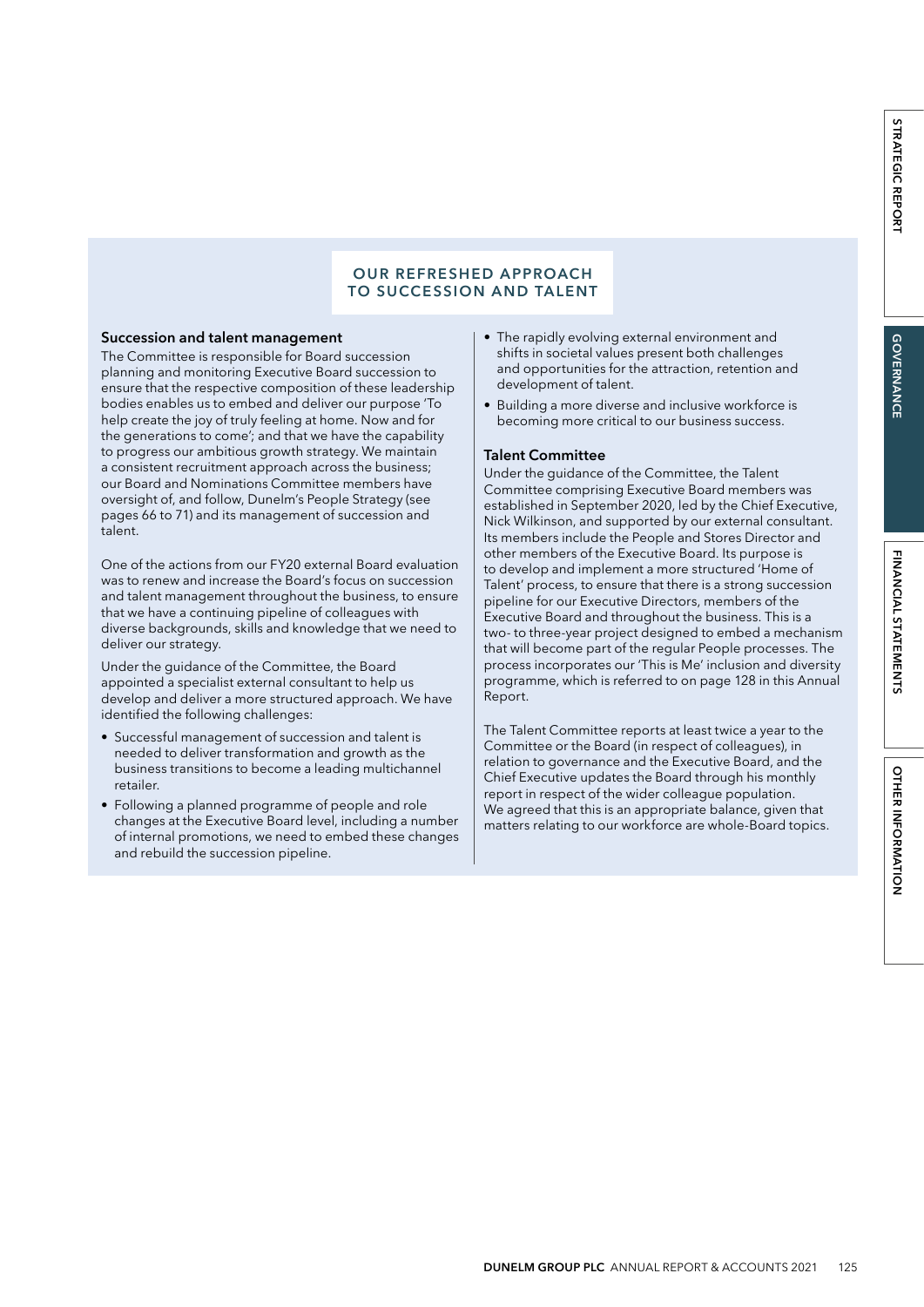# **Composition, succession and evaluation continued**

# BOARD EFFECTIVENESS

Each Director receives a formal evaluation of their performance during the year, which is conducted by the Chairman. The Senior Independent Director reviews the performance of the Chairman and feeds back to the other Board members.

The performance of our Board and Committees is also formally evaluated as a whole. In 2020, in line with best practice, we evaluated the whole Board using an external provider. In 2021, the review was led by the Chairman. The results of this and the actions taken as a result of the 2020 review are described on the following pages.

#### Five-year Board evaluation cycle summary

| 2017 | External | External evaluation led by Lorna Parker      |
|------|----------|----------------------------------------------|
| 2018 | Internal | Chair-led evaluation with individual members |
| 2019 | Internal | Chair-led evaluation with individual members |
| 2020 | External | External evaluation led by Lorna Parker      |
| 2021 | Internal | Chair-led evaluation with individual members |

### FY20 Board evaluation summary

The recommendations arising from our FY20 external Board evaluation, conducted by Lorna Parker, and the actions implemented in response are set out below:

| Outcomes and recommendations from FY20 evaluation                                                                                                       | <b>Actions implemented</b>                                                                                                                                                                                                 |  |  |
|---------------------------------------------------------------------------------------------------------------------------------------------------------|----------------------------------------------------------------------------------------------------------------------------------------------------------------------------------------------------------------------------|--|--|
| Conclude the appointment of a Non-Executive Director                                                                                                    | Specification expanded, and Arja Taaveniku appointed.                                                                                                                                                                      |  |  |
| with digital experience.                                                                                                                                | Search commenced for a further Non-Executive Director with digital/financial<br>expertise and was completed with Vijay Talwar's appointment.                                                                               |  |  |
| Schedule time for more discussion of Board and<br>Executive Board succession.                                                                           | Specialist external consultant appointed and new succession and talent<br>management process adopted see above. Five presentations on talent and<br>succession made to the Nominations Committee or Board during the year. |  |  |
| Revise Board schedule to include virtual meetings<br>focused on performance, and face-to-face meetings<br>covering strategy and more discursive topics. | The majority of meetings in the year were held virtually due to national restrictions.<br>The FY22 agenda has been revised in this way.                                                                                    |  |  |
| Schedule more discussions of our approach to<br>sustainability, and develop long-term objectives                                                        | Agenda items at four of the ten meetings in the year (including the Strategy Days).<br>Regular progress updates from the Company Secretary.                                                                                |  |  |
| on priority topics.                                                                                                                                     | Initial climate change risk assessment completed, long-term Scope 1, 2 and 3<br>greenhouse gas reduction targets set. Became supporters of the British Retail<br>Consortium's Climate Action Roadmap.                      |  |  |
|                                                                                                                                                         | Long-term objectives also set on key materials (cotton, timber, packaging); became<br>signatories to Textiles 2030.                                                                                                        |  |  |
|                                                                                                                                                         | Supporters of the BRC Diversity and Inclusion Charter.                                                                                                                                                                     |  |  |
| Refine a formal 'risk appetite' and conduct a horizon<br>scanning exercise.                                                                             | Risk appetite agreed in June 2021. Horizon scan forms part of twice-yearly reviews by<br>the Audit and Risk Committee/Board.                                                                                               |  |  |
|                                                                                                                                                         | Risk and Resilience Committee formed to create greater focus on risk by<br>management and stimulate cross-functional challenge, see page 136.                                                                              |  |  |
| Agree how best for the Board to keep up to date with,<br>and responsive to, competitors.                                                                | Competitor updates included in Board packs.                                                                                                                                                                                |  |  |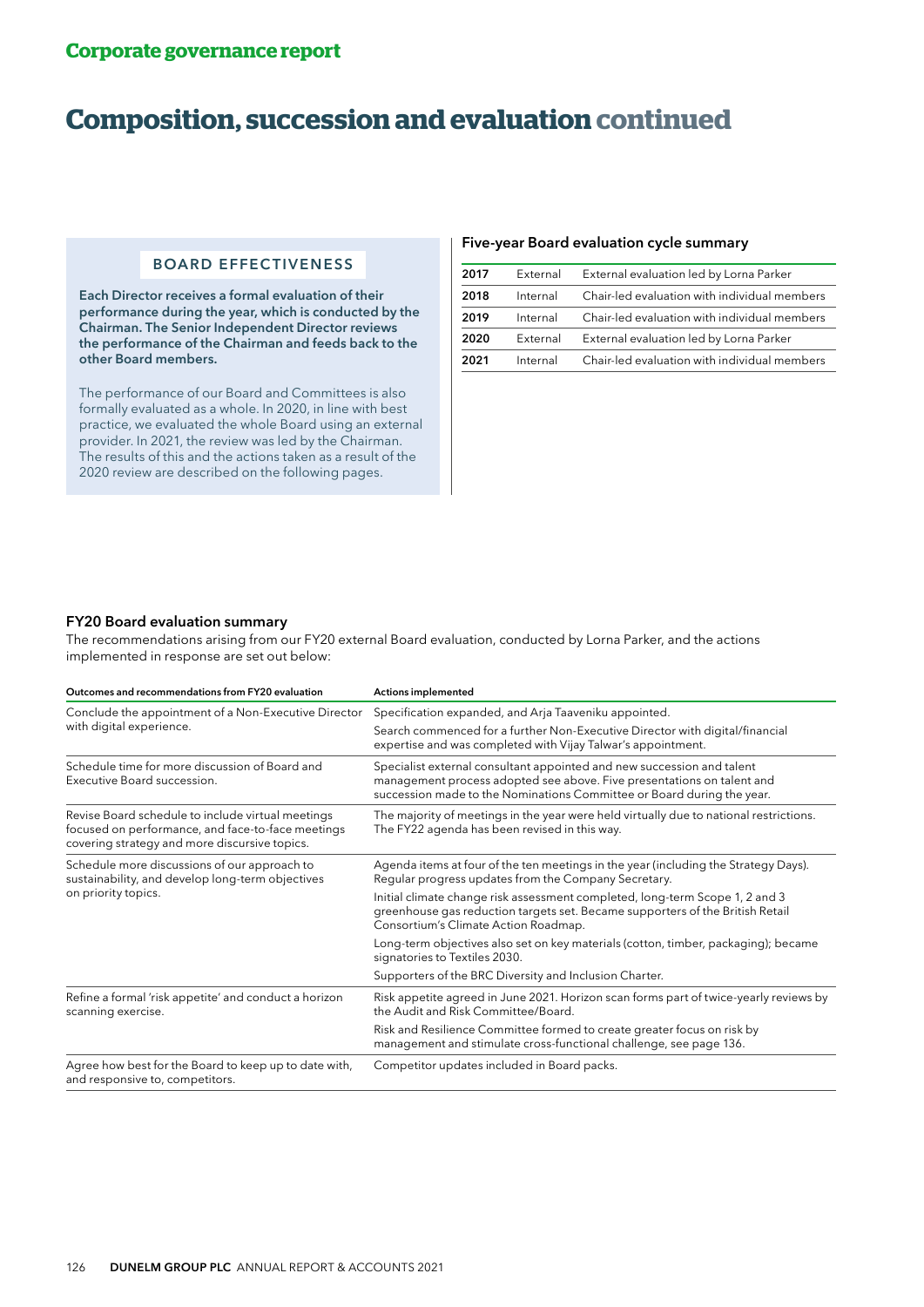# OVERVIEW OF FY21 BOARD EVALUATION PROCESS



#### CONFIDENTIAL QUESTIONNAIRE Completed by each Director and Company Secretary



### INDIVIDUAL MEETINGS WITH DIRECTORS AND COMPANY **SECRETARY**

Focus on specific topics, informed by questionnaire results



PRESENTATION OF RESULTS TO BOARD **Discussion** 

Agreed actions

# FY21 Board evaluation

The Chairman led the internal Board evaluation in May and June 2021. The process involved each Director and the Company Secretary completing a confidential questionnaire, which included questions on a number of relevant, forwardlooking topics as well as a number of regular 'standard' questions, for example about committee performance, stakeholder engagement, agenda topics and meeting management. All Board members actively engaged in the process and provided open and constructive comments. The Company Secretary collated the comments and the Chairman summarised the outcomes and suggested actions, including those likely to influence Board composition, which were discussed and agreed by the Board.

Overall there was satisfaction with the way that the Board is performing, and there was agreement about the areas which we need to focus on to improve our effectiveness.

# FY21 Board evaluation summary

A summary of conclusions and actions from our latest evaluation is set out below:

| <b>Topic</b>                         | <b>Conclusions</b>                                                                                                                                                   | Action                                                                                                                                                                                                     |  |
|--------------------------------------|----------------------------------------------------------------------------------------------------------------------------------------------------------------------|------------------------------------------------------------------------------------------------------------------------------------------------------------------------------------------------------------|--|
| Learnings from the<br>last 12 months | Board relationships have been strong and collegiate, with<br>a good level of support for the Executive Board. The Board                                              | Chairman and Company Secretary to manage agenda<br>carefully.                                                                                                                                              |  |
|                                      | faced a number of difficult decisions and some<br>suggestions were made as to how the process could be<br>improved.                                                  | Ensure that there are regular discussions of 'What keeps<br>us awake at night?'.                                                                                                                           |  |
|                                      | The Board felt that it should continue to focus on the<br>factors that make us resilient to future shocks.                                                           | Continue to develop the work of the Risk and Resilience<br>Committee.                                                                                                                                      |  |
|                                      | We should continue to refine the KPIs to measure business<br>performance.                                                                                            | Board members to feed back suggestions to Nick and<br>Laura on additional KPIs which they would find useful.                                                                                               |  |
| Governance and<br>strategy           | Given the increasing burden of governance requirements,<br>the Board agreed to continue to address these                                                             | Chairman, Committee Chairs and Company Secretary<br>continue to manage this.                                                                                                                               |  |
|                                      | pragmatically, and not allow the time spent on these to<br>impact our focus on strategy.                                                                             | Keep Committee membership and agendas under<br>review.                                                                                                                                                     |  |
|                                      | The Board should increase its focus on looking at the<br>changing competitive landscape, changing consumer<br>trends, technology changes and evolving social trends. |                                                                                                                                                                                                            |  |
| Composition                          | Agreement that we should aim for a Board size of between<br>nine and eleven Directors.                                                                               | Continue search for an additional female NED, being<br>mindful of the need to comply with regulatory and investor<br>requirements on diversity.                                                            |  |
| Talent and<br>succession             | Continue to build on succession plans for the Executive<br>Board, and to oversee the talent management activity<br>throughout the Group.                             | The Board should consciously focus on building on the<br>progress made in the year. Aim to develop formal<br>emergency and planned succession plans for Nick, Laura<br>and members of the Executive Board. |  |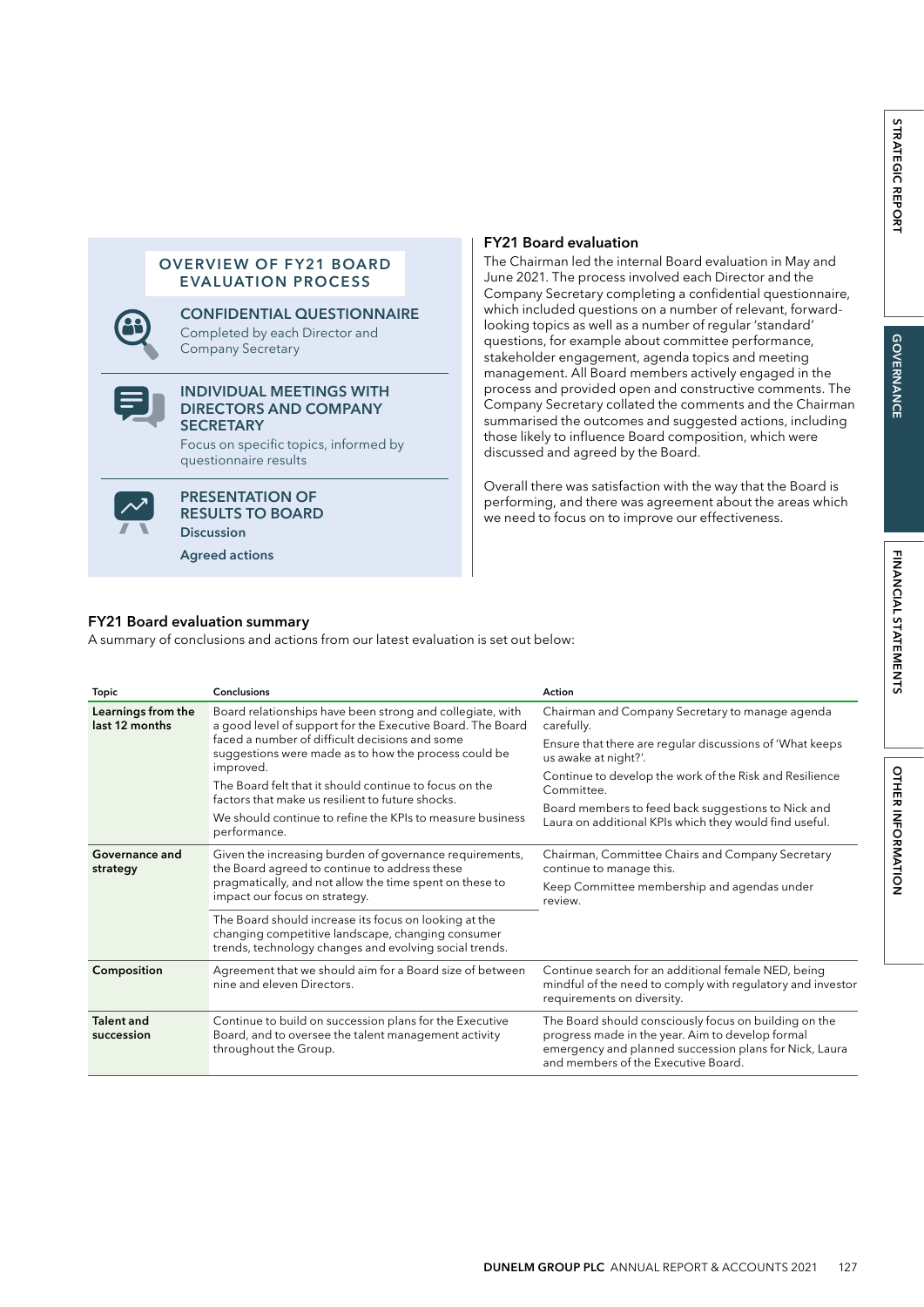# **Composition, succession and valuation continued**

#### DIVERSITY AND INCLUSION

The Board's ambition to secure the best talent in Dunelm includes being known for our inclusive, diverse and tolerant culture, as encapsulated in our 'stronger together' shared value. For Dunelm to continually improve as a business, it is crucial that we select and recruit the best people in the industry. This involves calling on the widest possible pool of candidates and selecting them based on their ability to do the job regardless of their gender, marital status, sexual orientation, disability, race, religion, colour, nationality, ethnic origin, age or gender reassignment. The Board agrees that diversity of input helps to promote better decision-making and is focused on three broad activities:

- Refine the way we recruit.
- Identify, support and mentor existing diverse talent in the business.
- Increase the diversity amongst senior appointments as they are made.

### 'This is Me' programme

In FY21, a significant programme – overseen by the Board – was launched to promote inclusion and diversity throughout the Group under the theme 'This is Me' with the support of a specialist consultancy. In the past year, the focus has been on 'educating' and 'starting the conversation'. Over 300 leaders in the business participated in 'Leading in an Inclusive World' training and the Group Board and Executive Board attending awareness-raising workshops on specific topics, designed to educate and stimulate discussion (see below).

### FY21 BOARD AND EXECUTIVE BOARD INCLUSION AND DIVERSITY PRESENTATIONS

| <b>Topic</b>                         | Presenter                                                                  |
|--------------------------------------|----------------------------------------------------------------------------|
| Diversity                            | Amanda Cox,<br>People and Stores Director                                  |
| Diversity - 'This is Me' proposal    | Amanda Cox,<br>People and Stores Director                                  |
| <b>Black Lives Matter Discussion</b> | Raph Richards, Chair of<br>Governors, Djangoly Strelley<br>Academy, Mentor |
| $LGBT+$                              | Martin Mason and Leng<br>Montgomery (Unleashed)                            |
| Social mobility                      | Tunde Banjoko, OBE                                                         |

# Gender, age and ethnicity

Gender diversity has been discussed for many years and we have made progress in balancing our gender ratios in the workforce and seen a shift towards female representation on our senior leadership team: 55% of our Executive Board and 38% of our senior leadership roles are held by women and 33% of Board members are female, as is the Company Secretary. Full details of the gender balance on our Board and in our senior management population are set out on page 68 in our Sustainability section. Dunelm published its fourth gender pay report later than usual in October 2021, as per revised UK Government timings and guidelines (which exclude any colleague on furlough or receiving reduced pay). As this represented a considerable percentage of the Dunelm population the Board also received a more comparable summary. An overview is provided on page 68 in our Sustainability section.

As part of its oversight of colleague policies and practices across the Group, the Board also receives a full breakdown of our colleague population by age, and for the last 12 months we have been collecting ethnicity data on new joiners. In 2021 we also trialled our first colleague 'census'. Through our planned census roll out we aim to provide the Board with more robust ethnicity data, to enable us to develop further our strategy and action plan. Further commentary on our colleague population and findings is made in our Sustainability section, page 68.

#### Policies

Our Board Diversity Policy, which has been in place for more than a decade, is set out on page 129.